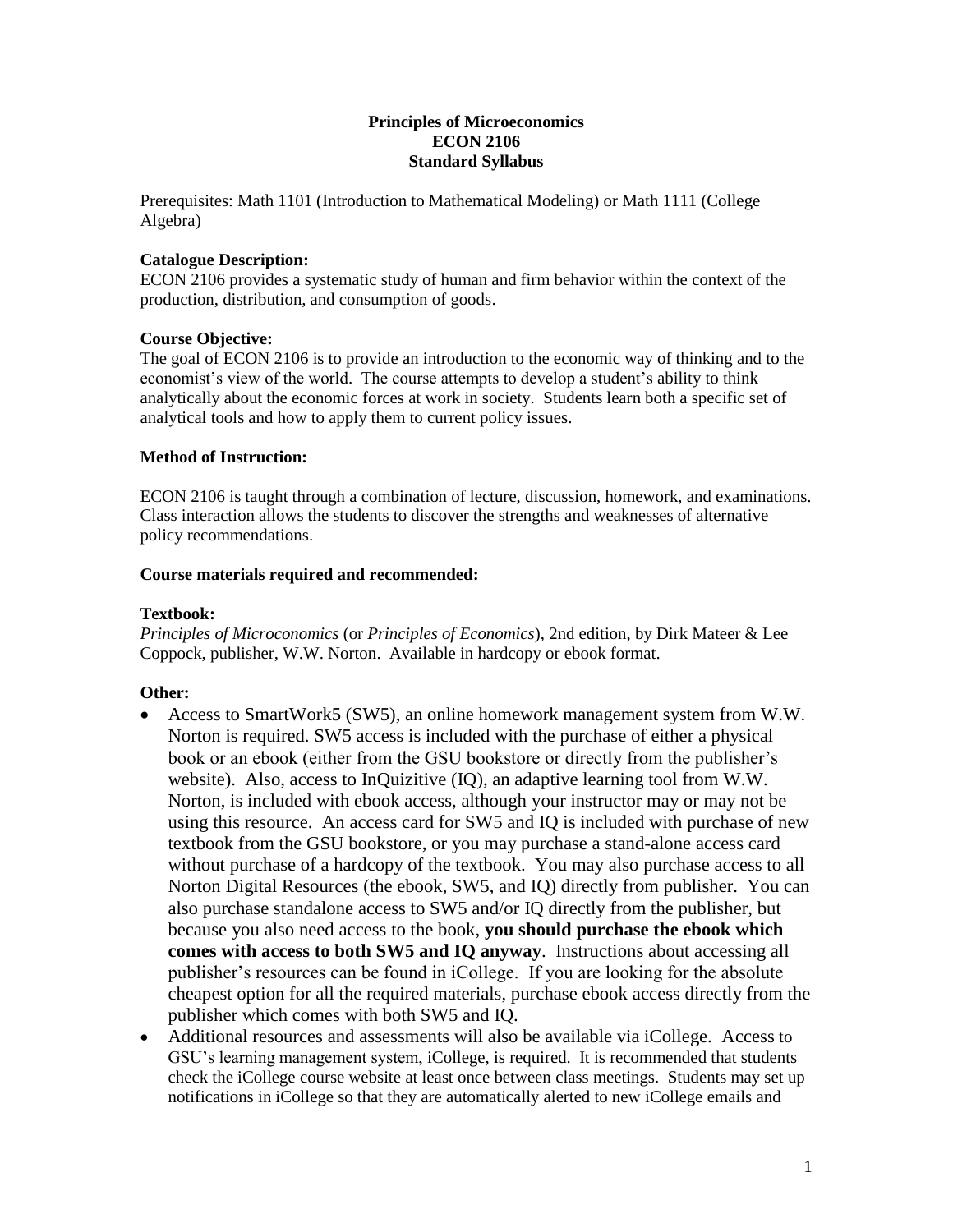announcements. iCollege can send such notifications to an email account of their choice or via text messaging. Student help for iCollege can be found here: [http://technology.gsu.edu/technology-services/it-services/training-and-learning](http://technology.gsu.edu/technology-services/it-services/training-and-learning-resources/desire2learn/taking-courses-in-desire2learn-for-students/)[resources/desire2learn/taking-courses-in-desire2learn-for-students/](http://technology.gsu.edu/technology-services/it-services/training-and-learning-resources/desire2learn/taking-courses-in-desire2learn-for-students/)

- It is critical that students have access to a reliable internet connection throughout the semester, especially because of the required online homework in SW5. There are multiple computer labs on campus that students may use; see [http://technology.gsu.edu/technology](http://technology.gsu.edu/technology-services/it-services/labs-and-classrooms/computer-labs/)[services/it-services/labs-and-classrooms/computer-labs/](http://technology.gsu.edu/technology-services/it-services/labs-and-classrooms/computer-labs/) for more information about locations and hours.
- A scientific calculator (for homework and exams) is recommended.

## **Course Learning Outcomes:**

The student should be able to:

- 1. Define the concept of Scarcity.
- 2. Define Opportunity Costs, demonstrate how they affect economic decisions, and identify these costs in a given economic decision.
- 3. Explain and apply the concepts of Marginal Benefits and Marginal Costs to determine optimal economic decisions for both consumers and firms.
- 4. Describe the Benefit-Cost Principle (e.g., take an action as long as the marginal benefits are greater than the marginal costs), and should be able to apply the principle in a given economic decision.
- 5. Accurately explain the way in which economists use the following adjectives and the relationships among them: marginal, average, total, fixed, variable, and sunk. The student should also be able to determine in a given economic decision which costs and benefits are relevant (e.g., marginal) and which are not (e.g., sunk).
- 6. Recognize and interpret a Demand Curve and a Supply Curve, and should be able to identify the underlying determinants of each.
- 7. Describe the concepts of Excess Demand, Excess Supply and Equilibrium Quantities and Prices, and should be able to predict changes in each as a result of changes in the underlying determinants of market demand and supply or government intervention.
- 8. Differentiate between a Change in Demand (Supply) and a Change in the Quantity Demanded (Supplied).
- 9. Define the general concept of Elasticity for different variables in the demand or supply function (e.g. own, cross, income, etc.), and should be able to describe the effect of a given elasticity on economic outcomes (e.g., revenues, tax burden, policy choices, etc.).
- 10. Identify the differences between a perfectly competitive market and an imperfectly competitive market and the implications of each for economic outcomes.

## **General Course Outline**

## **Required Material:**

Chapter 1. The Five Foundations of Economics

Chapter 2. Model Building and Gains from Trade

Chapter 3. The Market at Work: Supply and Demand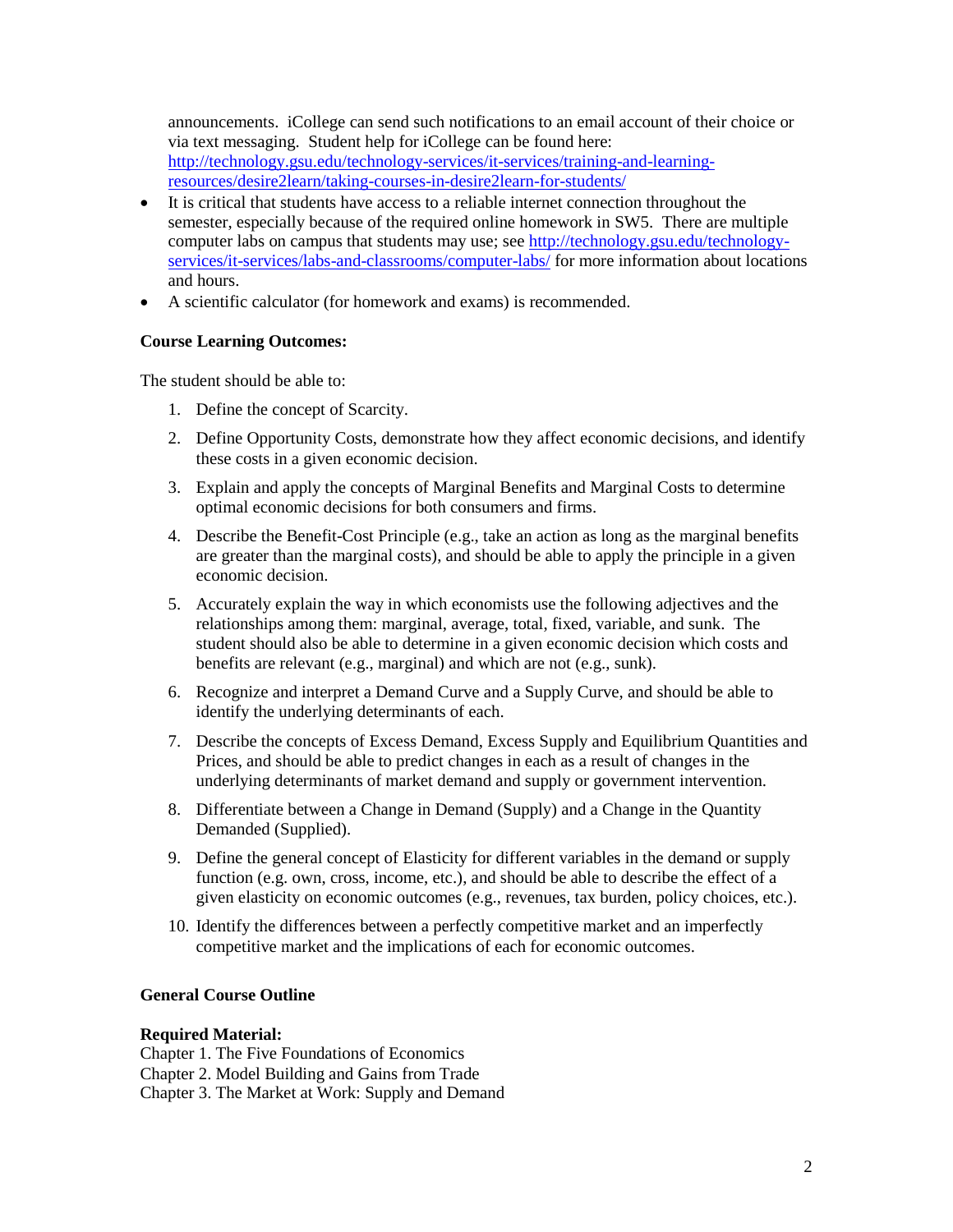Chapter 4. Elasticity Chapter 5. Market Outcomes and Tax Incidence Chapter 6. Price Controls Chapter 7. Market Inefficiencies: Externalities and Public Goods Chapter 16. Consumer Choice Chapter 8. Business Costs and Production Chapter 9. Firms in a Competitive Market Some elements of imperfectly competitive markets (parts of chapters 10,12,13) Chapter 10. Understanding Monopoly Chapter 12. Monopolistic Competition and Advertising Chapter 13. Oligopoly and Strategic Behavior

## **Optional Material:**

Chapter 11. Price Discrimination Chapter 14. The Demand and Supply of Resources Chapter 15. Income, Inequality, and Poverty Chapter 17. Behavioral Economics and Risk Taking Chapter 18. Health Insurance and Health Care Chapter 19. International Trade

The order in which chapters are covered and the level of detail in which they are covered may vary by instructor.

# **Grading Policy:**

Most instructors will follow a grading system similar to what is shown here. More details will appear on the course syllabus for each specific section.

See the table for details on how grades will be determined.

| Component of Grade    | Weight | Date                        |
|-----------------------|--------|-----------------------------|
| SmartWork (online HW) | 20%    | Every Sunday 10pm           |
| Exam 1                | 25%    | Approximately week 5 or 6   |
| Exam 2                | 25%    | Approximately week 11 or 12 |
| Comprehensive Final   | 30%    | Final exam week             |
| Total                 | 100%   |                             |

Student grades will be assigned based on the following scale.

| Course Grade | Evaluation             |
|--------------|------------------------|
| $A+$         | your grade $\geq 97\%$ |
| A            | $\geq 93\%$            |
| $A-$         | $\geq 90\%$            |
| $B+$         | $\geq 87\%$            |
| B            | $\geq 83\%$            |
| $B-$         | $\geq 80\%$            |
| $C+$         | $\geq 77\%$            |
| $\mathsf{C}$ | $\geq 73\%$            |
| $C-$         | $\geq 70\%$            |
| D            | $\geq 60\%$            |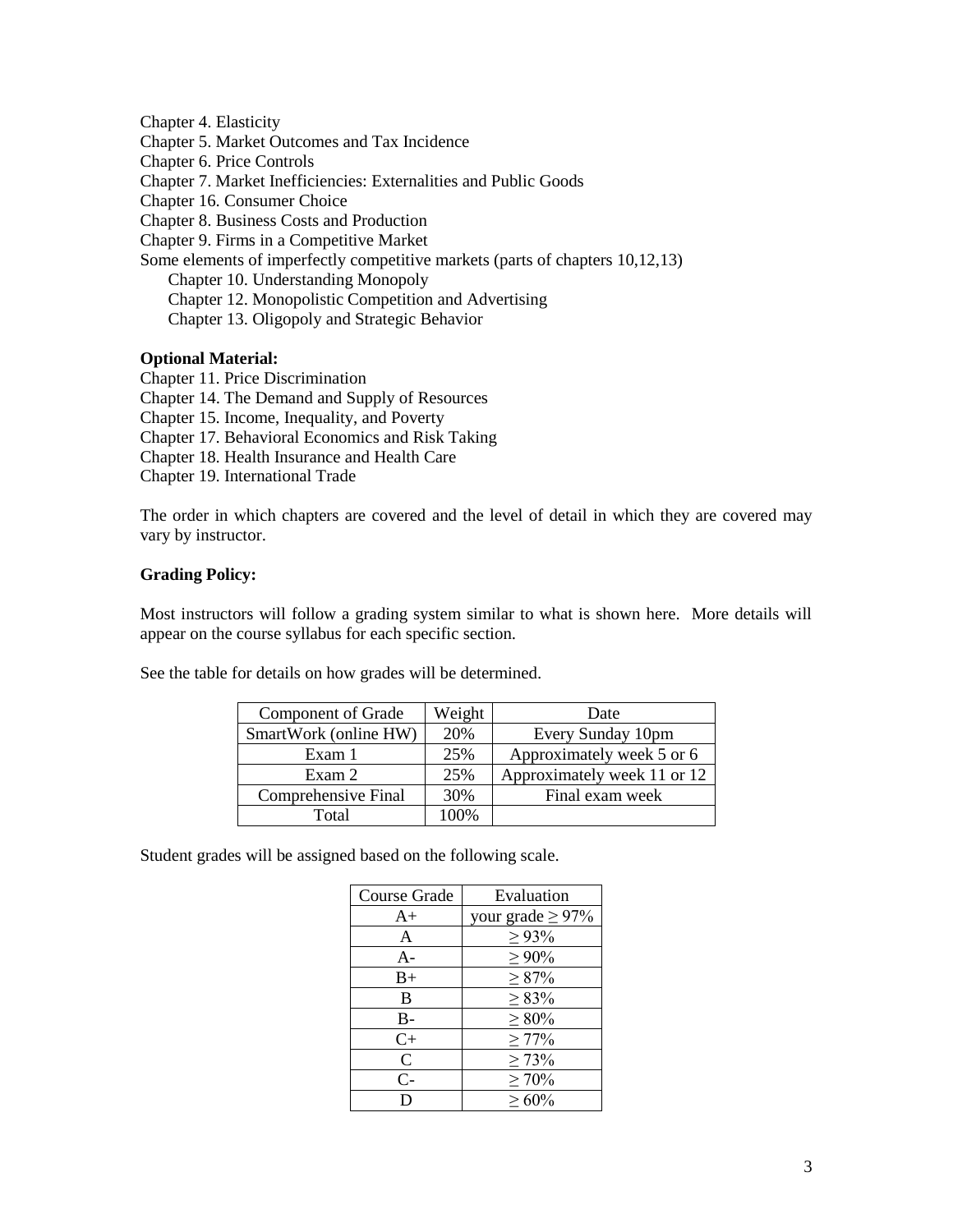$$
\boxed{\qquad \qquad F\qquad \qquad <60\%}
$$

## **Exams and Make-up Policy:**

Most instructors will follow a policy similar to what is shown here. More details will appear on the course syllabus for each specific section.

There will be absolutely **no make-up** exams. When a student misses an exam, the percentage grade on the final exam will replace the missing exam percentage grade.

## **Online Exams and Quizzes:**

- Some exams and/or quizzes may be administered online via iCollege. Students are responsible for knowing how to use iCollege, and making sure that iCollege works with their computer and web browser. Some quizzes are may only be for practice and do not factor into the student's grade at all.
- To take an online exam/quiz, students should login to the iCollege course website, select Assessments, then Quizzes, and then click the title of the exam/quiz to start.
- For some online exams and/or quizzes, students may be required to use the Respondus Lockdown Browser. See [http://technology.gsu.edu/category/support/desire2learn/desire2learn-integrated](http://technology.gsu.edu/category/support/desire2learn/desire2learn-integrated-tools/students-lockdown-browser-support/)[tools/students-lockdown-browser-support/](http://technology.gsu.edu/category/support/desire2learn/desire2learn-integrated-tools/students-lockdown-browser-support/) for assistance. If this is the case, iCollege will automatically notify the student when they start the online exam/quiz and a link will be provided for downloading the software.
- Technical difficulties will **not** be considered as legitimate excuses for missing an online exam/quiz. It is recommended that students **not** use tablets or phones to complete online exams/quizzes. Students are responsible for a reliable internet connection when taking the online exams/quizzes – it is **not** recommended that students use unreliable wi-fi connections (for example, in a public coffee shop). GSU has many [student computer labs](http://technology.gsu.edu/technology-services/it-services/labs-and-classrooms/computer-labs/) available with reliable internet connections.
- In the unlikely event that the GSU iCollege server or GSU internet server does not work during the time a student attempts an online exam/quiz, students are responsible for contacting the instructor immediately. If a student does not contact the instructor right away when GSU iCollege server or GSU internet server does not function, their online exam/quiz will be graded as it is saved in iCollege server, and no make-up exam/quiz will be given.
- Georgia State University and the Department of Economics have strict expectations of academic integrity. For any exams/quizzes administered online, it is expected that such exams/quizzes be the student's independent, individual work without assistance. Assistance from any persons, notes, books, consultations, groups, electronic devices, previous course exams, or any other sources is strictly prohibited and considered to be a breach of academic honesty. A breach of academic honesty has serious consequences including expulsion.

## **SmartWork5 Homework Assignments:**

There will be a set of pre-lecture quizzes and post-lecture quizzes using SmartWork5 (SW5). **All SW5 assignments are due at 10pm Sunday evenings**. See the tentative course calendar posted in iCollege for the deadlines for each SW5 assignment – the specific due dates and times may vary by instructor. Deadlines are also posted on the SW5 assignments. Technical issues are **not** acceptable excuses for missing SW5 assignment deadlines, and there are **no make-ups** for missed SW5 assignments. The lowest two SW5 assignment grades will be dropped before the average for SW5 assignments is calculated.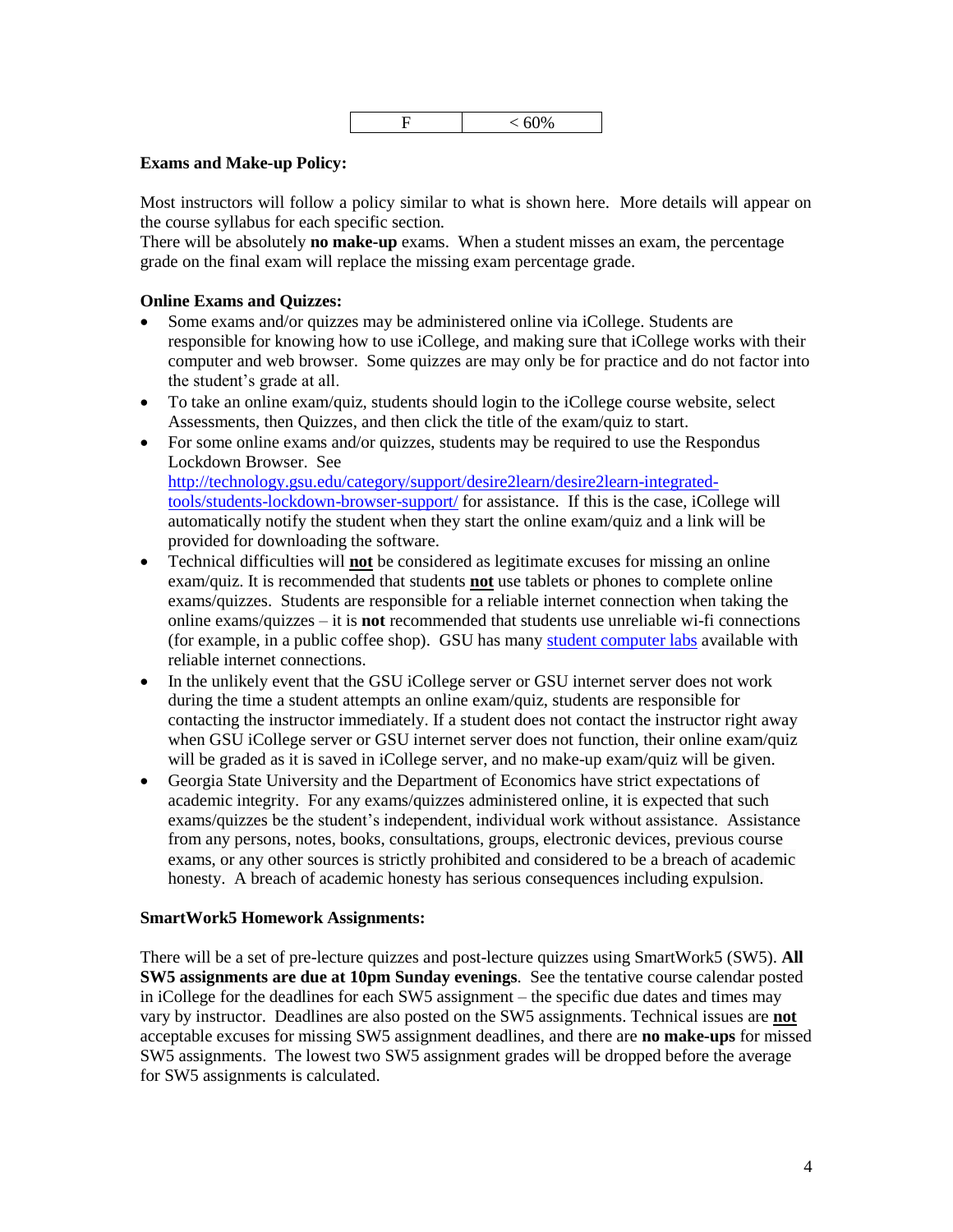**Technical Issues with SW5:** Students should first consult with W.W. Norton tech support if they have any technical difficulties with SW5 or IQ. Links are provided in iCollege. If the issue is not resolved to your satisfaction, you can then consult with your instructor – be sure to include the W.W. Norton tech support ticket number so your instructor can attempt to follow up with them.

Students will register for and access all W.W. Norton Digital Resources (SW5, IQ, and ebook) via the links provided in iCollege. The first time a student clicks on one of the links, they will be prompted to register, and each time after that, they will automatically be connected to the resource**. It is important that students always access their SW5 and IQ assignments via the direct links in iCollege to have their grades automatically entered into the iCollege gradebook**. Instructions for accessing the ebook offline are posted in iCollege. The links to the relevant parts of the ebook, SW5, and IQ are provided in the unit folders at appropriate points in the semester, so iCollege can be your "one-stop-shop" for working on the course.

See the folder in iCollege for resources about how to register for access to the ebook, SW5, and IQ. Please get registered as soon as possible so you can get started on your work immediately. Note that you can register for 21 day free trial access if you are waiting on funds to purchase your course materials.

# **Attendance Policy:**

Most instructors will follow a policy similar to what is shown here. More details will appear on the course syllabus for each specific section.

Attendance does not factor directly into your course grade. However, attending class is important and experience indicates that students who attend class regularly do significantly better than students who do not. Students missing class should consult with a classmate to determine what was missed.

## **Important Notes:**

- 1. This syllabus is designed as a general guide to course content. Each instructor will provide a more detailed description of assignments, requirements, and evaluation methods.
- 2. The course syllabus provides a general plan for the course; deviations may be necessary.
- 3. All students are responsible for knowing and adhering to [GSU's Policy on Academic Honesty](http://deanofstudents.gsu.edu/student-conductpolicy-on-academic-honesty/) as published i[n Student Code of Conduct Handbook.](http://codeofconduct.gsu.edu/)
- 4. Your constructive assessment of this course plays an indispensable role in shaping education at Georgia State. Upon completing the course, please take time to fill out the online course evaluation.
- 5. Students who wish to request accommodation for a disability may do so by registering with the [Office of Disability Services.](http://disability.gsu.edu/) Students may only be accommodated upon issuance by the Office of Disability Services of a signed Accommodation Plan and are responsible for providing a copy of that plan to instructors of all classes in which accommodations are sought.
- 6. Students who withdraw after the midpoint of each term will not be eligible for a "W" except in cases of [Emergency Withdrawal.](http://deanofstudents.gsu.edu/student-assistance/emergency-withdrawal/)
	- a. Withdrawal Policy: [http://advisement.gsu.edu/self-service/policies/withdrawal](http://advisement.gsu.edu/self-service/policies/withdrawal-policy/)[policy/](http://advisement.gsu.edu/self-service/policies/withdrawal-policy/)
	- b. Repeat to Replace Policy: [http://advisement.gsu.edu/self-service/policies/repeat-to](http://advisement.gsu.edu/self-service/policies/repeat-to-replace-policy/)[replace-policy/](http://advisement.gsu.edu/self-service/policies/repeat-to-replace-policy/)
	- c. Grade Appeal and Change (including Incomplete Grades) Policy: <http://registrar.gsu.edu/academic-records/grading/grade-appeals-and-changes/>